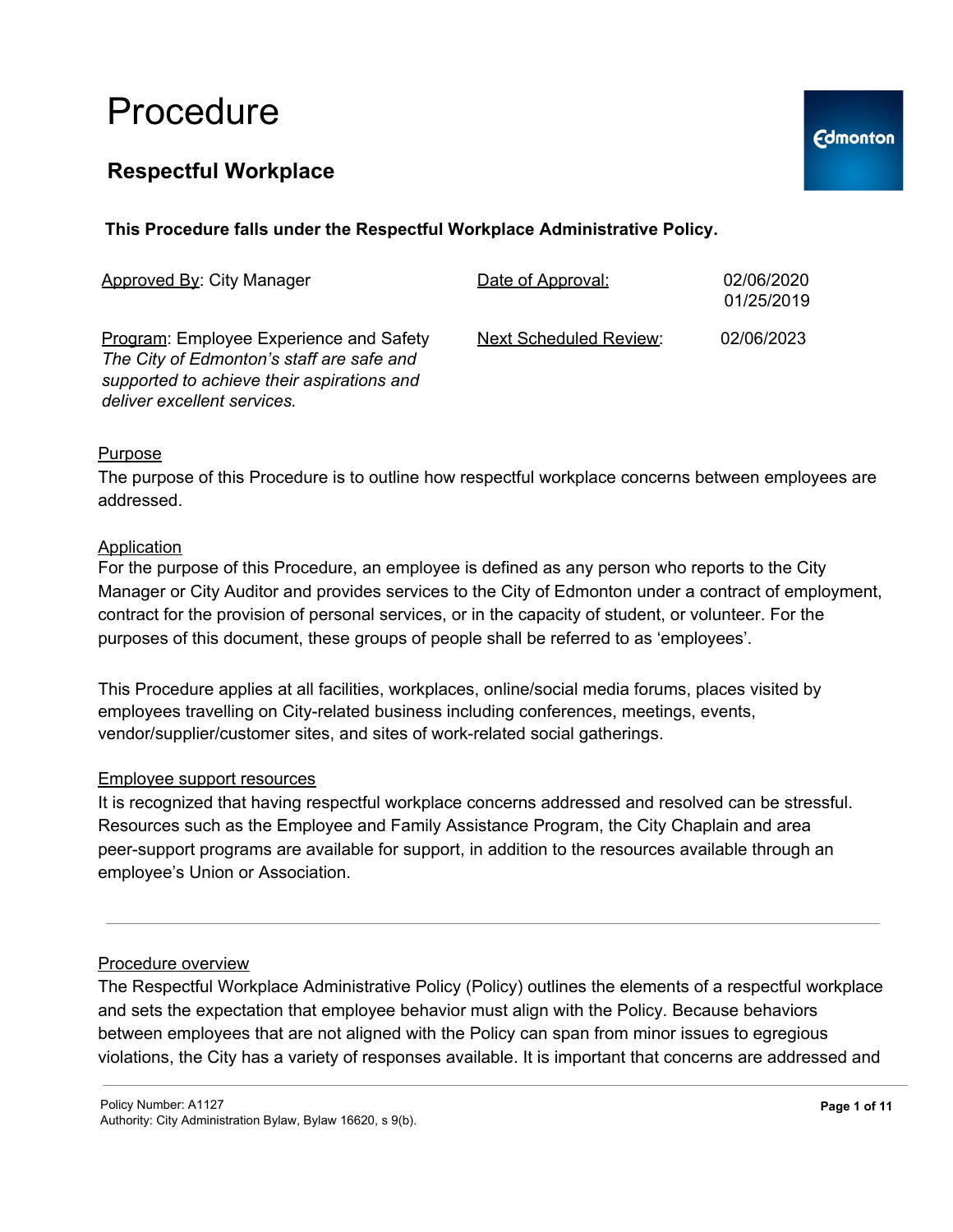## **Respectful Workplace**

that the response taken is proportional to the severity of the alleged behavior, the complexity of the situation, and any relevant history. The Employee Behaviour Zones document helps all employees better understand the span of behaviours and how to respond.

Recognizing and reinforcing positive behaviour is key to building and maintaining a healthy workplace culture. Equally important is ensuring behaviours that are of concern are brought forward and addressed in a timely and appropriate manner.

Employees are encouraged to address conflict early and directly with other employees in a respectful manner. When this fails or is not appropriate given the nature of the behavior, employees can bring respectful workplace concerns, including concerns of harassment, discrimination, and retaliation to a supervisor, Labour Relations, or the Safe Disclosure Office. Once aware of a concern that falls under the Policy, these individuals are obligated to respond appropriately. The City's three main approaches to addressing concerns that may not align with the elements of a respectful workplace are as follows:

- Alternative Remedies.
- Misconduct Investigations, and
- Standard Investigations.

#### How to raise a respectful workplace concern

Employees can bring respectful workplace concerns to:

- 1. A City of Edmonton employee who is party to or directly involved in the concerning behaviour,
- 2. A supervisor,
- 3. Labour Relations,
- 4. The Safe Disclosure Office,
- 5. The Deputy City Manager of Employee Services for concerns regarding Safe Disclosure Office staff, or
- 6. The Safe Disclosure Office for concerns regarding Labour Relations staff.

For each option, concerns are raised and addressed as outlined below:

1. Bringing a concern forward to a City of Edmonton employee who is party to or directly involved in the concerning behaviour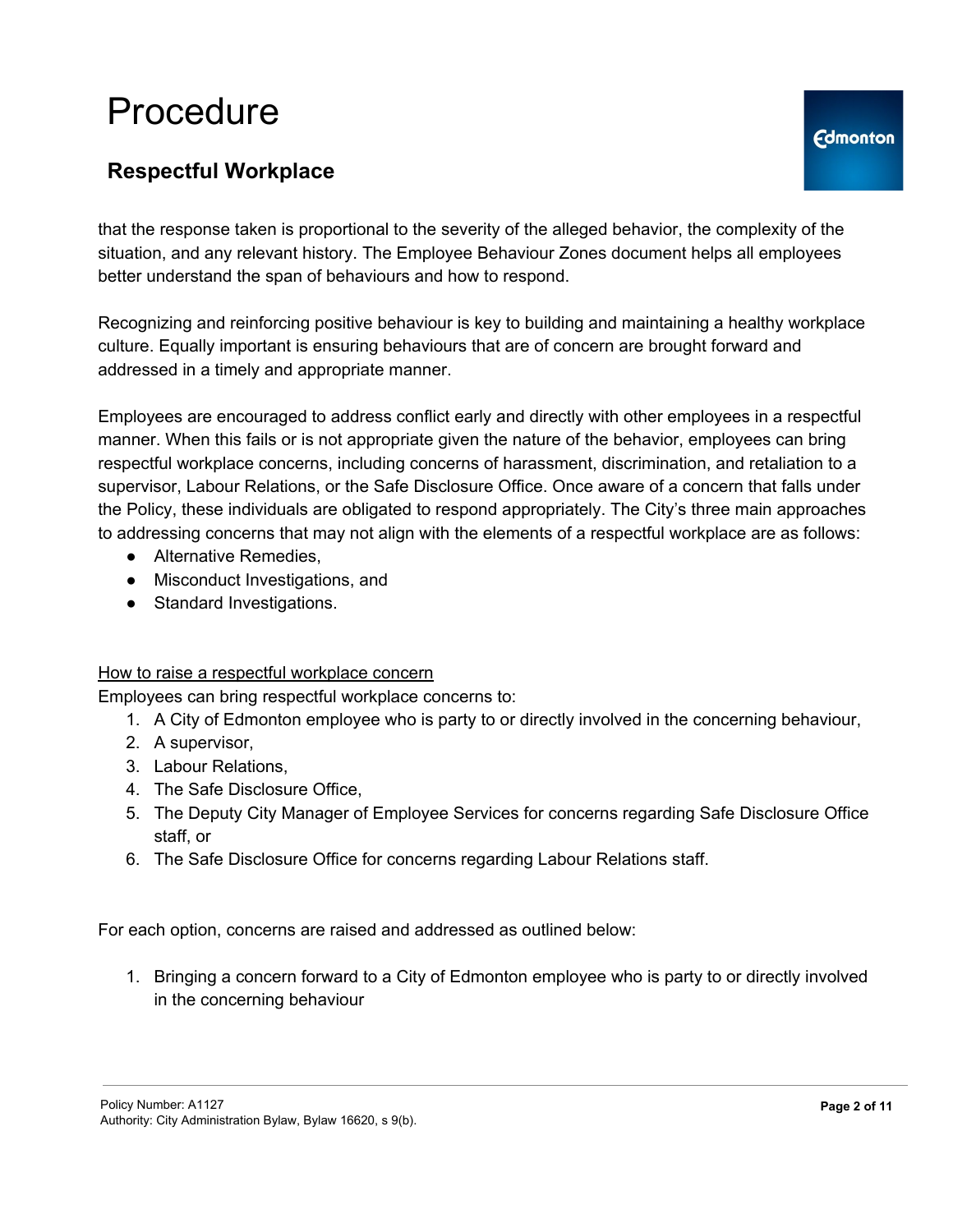### **Respectful Workplace**

- 1.01 Employees who may experience or witness a yellow zone behaviour are encouraged to address it in a respectful manner directly with the other employee(s) involved. It is expected that both/all parties will work to understand the concern and find a resolution that prevents future incidents of the behaviour in question.
- 2. Bringing a concern forward to a supervisor
	- 2.01 When employees bring respectful workplace concerns to their supervisor, supervisors are obligated to respond appropriately, as outlined below:
		- a) If the supervisor determines that the concern is a yellow zone behavior and can be addressed through Alternative Remedies, the supervisor will action that approach. The supervisor will engage Labour Relations, and/or other support as required.
		- b) If the supervisor determines that the concern is an orange or red zone behaviour and/or requires an investigation, the supervisor will consult with Labour Relations on how to proceed.
	- 2.02 The decision on how to proceed with the concern is documented. This can happen in a variety of ways including (but not limited to):
		- a) an email or other correspondence,
		- b) written notes, or
		- c) as part of a more formal documentation process.
	- 2.03 The Reporter is informed that the concern(s) will be addressed.
- 3. Bringing a concern forward to Labour Relations
	- 3.01 Employees can bring respectful workplace concerns to the attention of Labour Relations. Once Labour Relations becomes aware of a respectful workplace concern, they are obligated to respond appropriately.
	- 3.02 Labour Relations will assess the concern and if, on a Prima Facie Assessment, it is not aligned with the elements of a respectful workplace as stated in the Policy, one of the following steps will be taken:
		- a) If the concern is assessed as being most effectively addressed through Alternative Remedies or a Misconduct Investigation (generally yellow or orange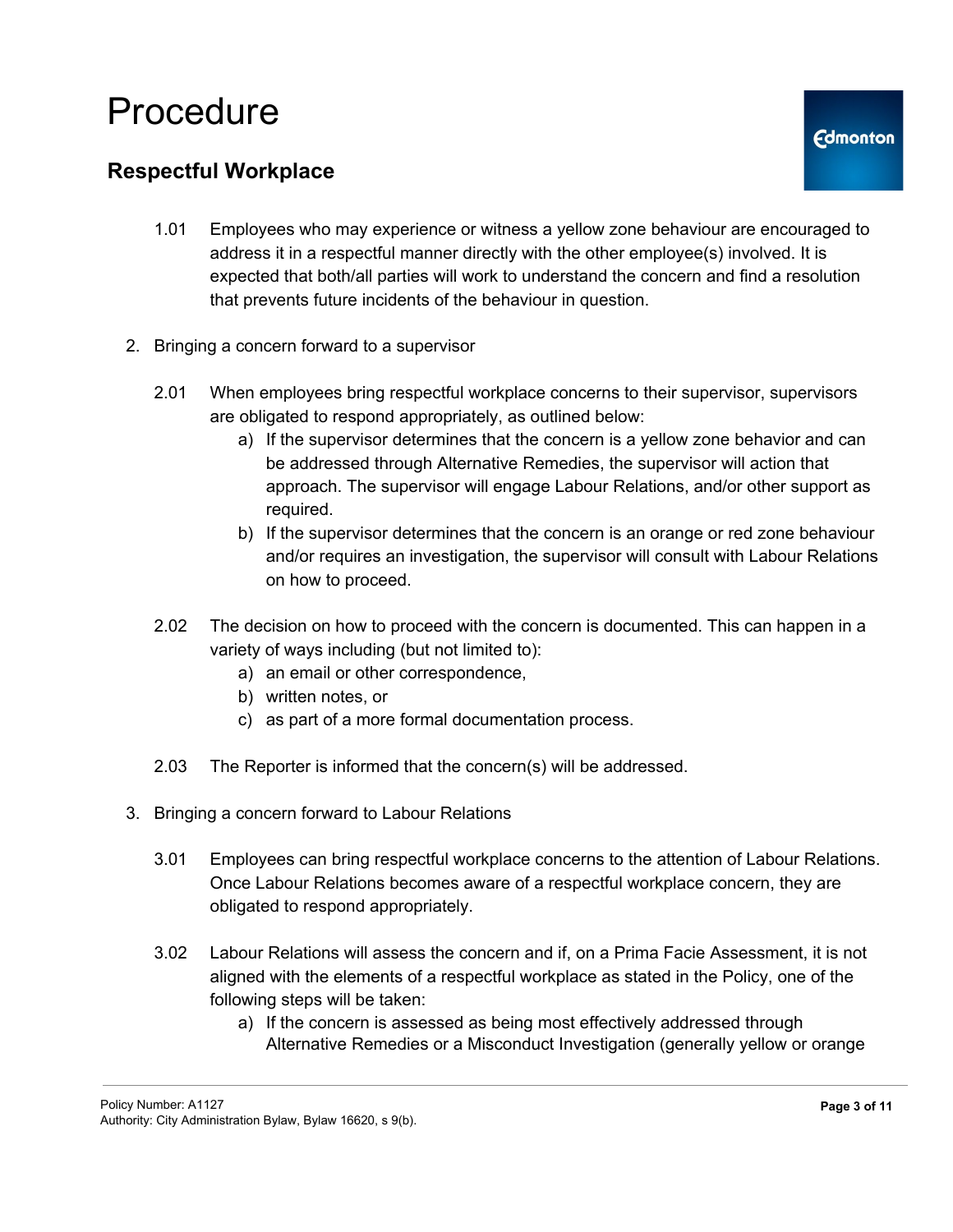### **Respectful Workplace**

zone behaviour), Labour Relations will action that approach. Labour Relations may involve Workplace Restoration Services and/or other supports, as deemed appropriate.

- b) If the concern is assessed as being egregious/red zone behaviour and it appears that the best approach may be a Standard Investigation, Labour Relations will forward the concern to the Safe Disclosure Office to assess and determine how the concern will be addressed.
- 3.03 The decision on how to proceed with the concern is documented. This can happen in a variety of ways including (but not limited to):
	- a) an email or other correspondence,
	- b) written notes, or
	- c) as part of a more formal documentation process.
- 3.04 The Reporter is informed that the concern(s) will be addressed.
- 4. Bringing a concern forward to the Safe Disclosure Office
	- 4.01 Any employee who does not feel safe raising a respectful workplace concern with the other employee(s) involved, their supervisor, or Labour Relations, can book an appointment with the Safe Disclosure Office.
	- 4.02 The Safe Disclosure Office will meet with the employee to understand the concern and then, based on the information available, perform a Prima Facie Assessment. The Prima Facie Assessment will determine if the concern could most effectively be addressed through Alternative Remedies, a Misconduct Investigation, or a Standard Investigation.
	- 4.03 Once the assessment is complete, the Safe Disclosure Office determines which of following steps will be taken:
		- a) If the concerns are assessed as being most effectively addressed through Alternative Remedies or a Misconduct Investigation, the concerns will be forwarded to the most appropriate group to action, including Labour Relations or Workplace Restoration Services.
		- b) On occasion, the group responsible for carrying out the direction of the Safe Disclosure Office may find a different approach is required. In this case, the following guidelines will apply: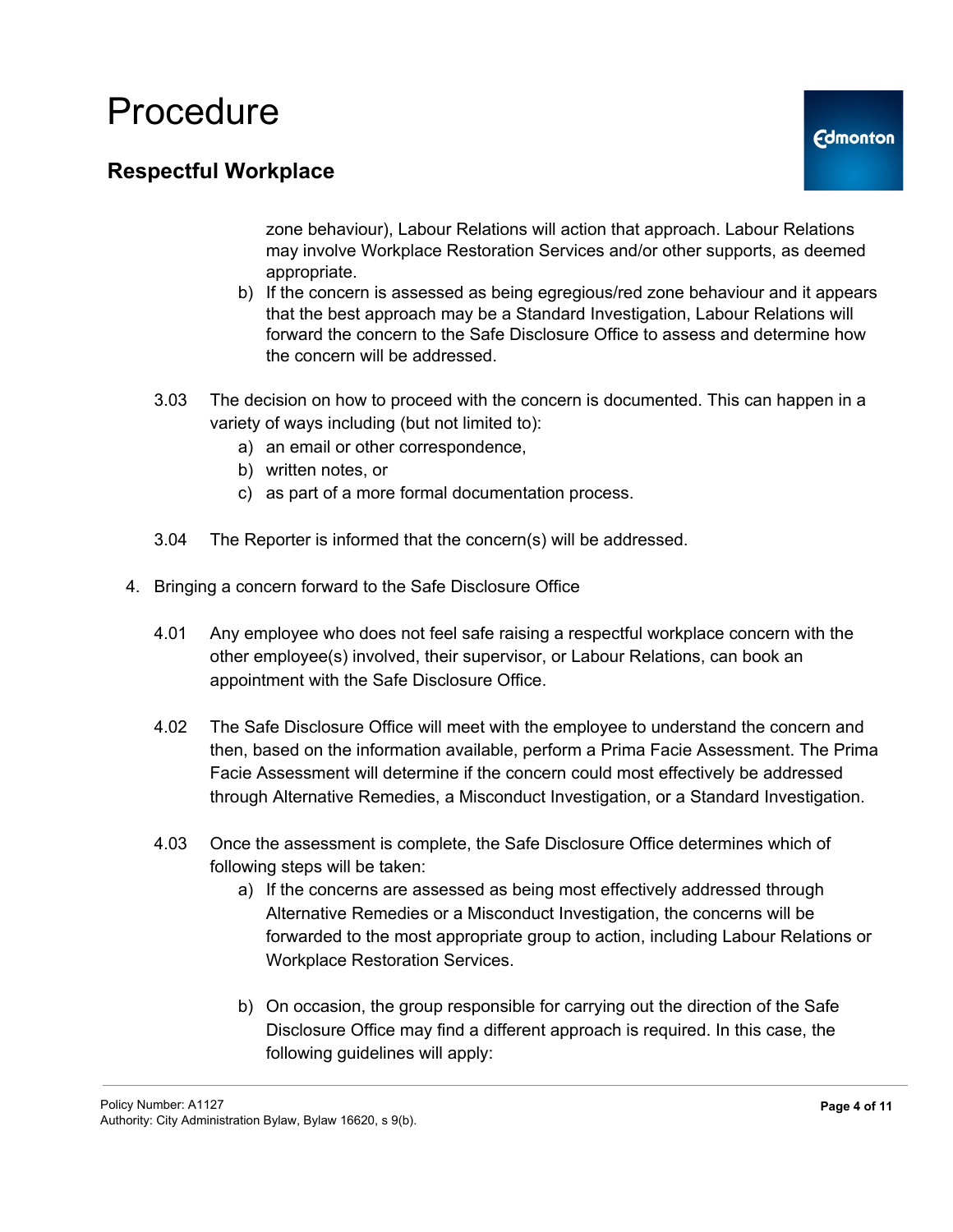### **Respectful Workplace**

- i) When Labour Relations deems that the case may be better served by a Standard Investigation, the concern will be sent back to the Safe Disclosure Office, with rationale, for the Safe Disclosure Office to reassess and determine how the case is to be addressed.
- ii) Labour Relations may move an Alternative Remedy case into a Misconduct Investigation if deemed appropriate.
- c) If the concerns are assessed as being most effectively addressed through an External Standard Investigation, the case will be forwarded to the Integration Office to initiate the External Standard Investigation process.
- d) If the concerns are assessed as being most effectively addressed through an Internal Standard Investigation, the case will be forwarded to the Director of Labour Relations to action.
- 4.04 If it is determined that there are no actionable concerns, the file is closed with no further action from the Safe Disclosure Office. The employee who brought forward the concern(s) is informed of this decision, in writing when possible, by the Safe Disclosure Office.
- 4.05 In cases where the Safe Disclosure Office has a belief that there is a risk of harm, or the exploitation or harm of minors, the Safe Disclosure Office is required to inform Corporate Security. At this point, the Safe Disclosure Office can no longer commit to preserving the anonymity of the employee.
- 4.06 If the Safe Disclosure Office learns that there is a risk of harm to self, the Safe Disclosure Office will engage with a City Mental Health Consultant who will provide a risk assessment and intervention as appropriate. At this point, the Safe Disclosure Office can no longer commit to preserving the anonymity of the employee.
- 4.07 The Safe Disclosure Office documents the process and verbally informs the Reporter of the assessment outcome and next steps.
- 5. Bringing forward concerns to the Deputy City Manager of Employee Services for concerns regarding Safe Disclosure Office staff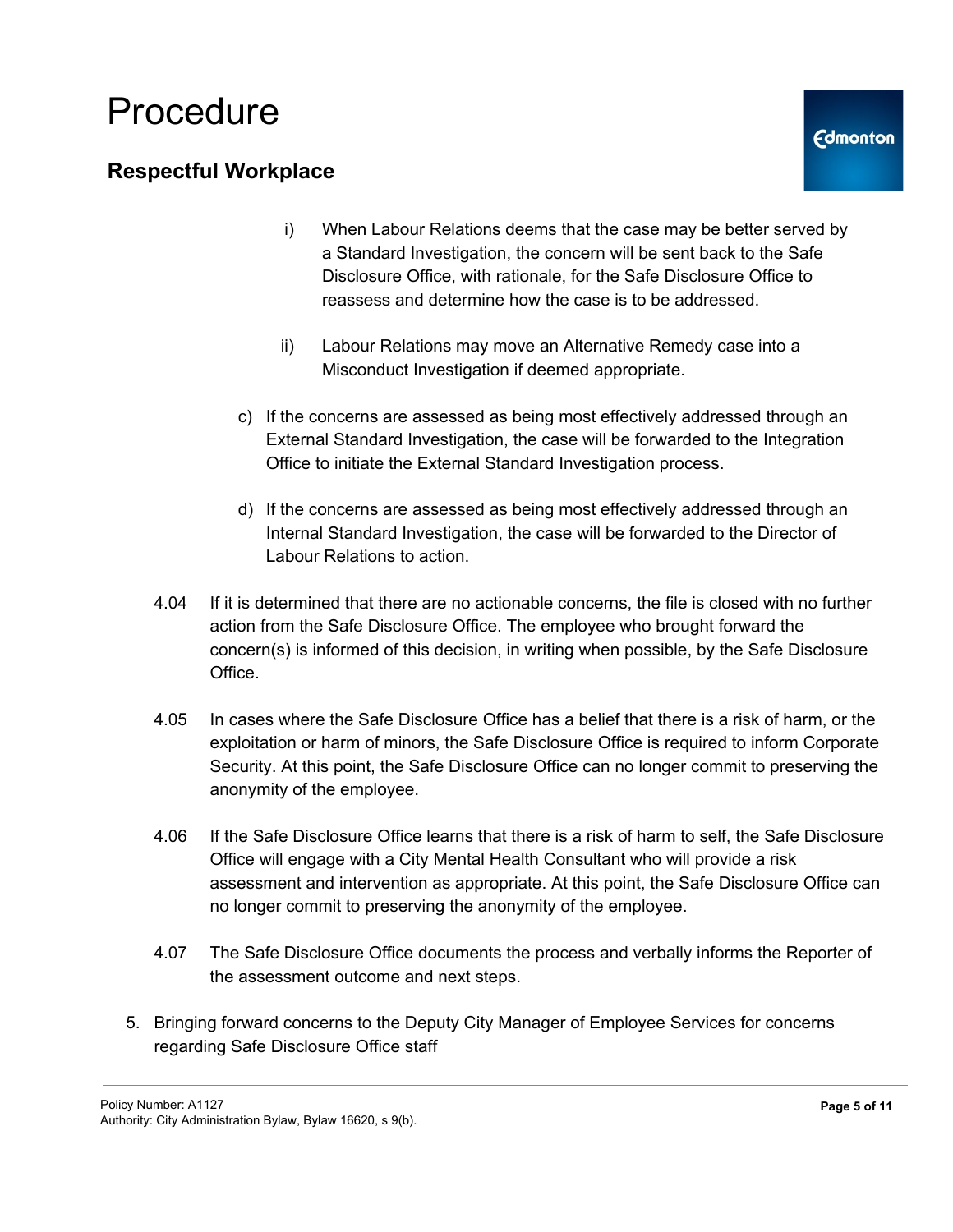### **Respectful Workplace**

- 5.01 Respectful workplace concerns regarding staff of the Safe Disclosure Office are to be submitted in writing to the Deputy City Manager of Employee Services.
- 6. Bringing forward concerns to The Safe Disclosure Office for concerns regarding Labour Relations staff
	- 6.01 Respectful workplace concerns regarding staff of Labour Relations are to be submitted to the Safe Disclosure Office directly.

#### Guidelines for respectful workplace concerns

The following list specifies guidelines for respectful workplace concerns.

- 7. Union and Association roles.
- 8. Confidentiality guidelines.
- 9. Anonymous respectful workplace concerns.
- 10. Repeat allegations.
- 11. Fraud and Misconduct Hotline.
- 12. Respectful workplace concerns that are raised to Disability Management, Workplace Restoration Services, and/or other City supports.
- 7. Union and Association roles

Union members, as stated in their Collective Agreement, have a right to Union representation, should they wish, in any meeting or process that may result in disciplinary action.

- 7.01 For Standard Harassment and Discrimination Investigations, the City ensures all Complainants, witnesses and Respondents are provided access to Union or Association support.
- 7.02 For all other approaches covered under this Procedure, the City will be guided by the Working Relationship Agreement, the Collective Agreement, any area specific processes, and confidentiality requirements when determining the level of Union and or Association participation.
- 8. Confidentiality guidelines

Under Occupational Health and Safety legislation, the City of Edmonton has a responsibility to provide a safe workplace, free of harassment. The City, and all employees, also have an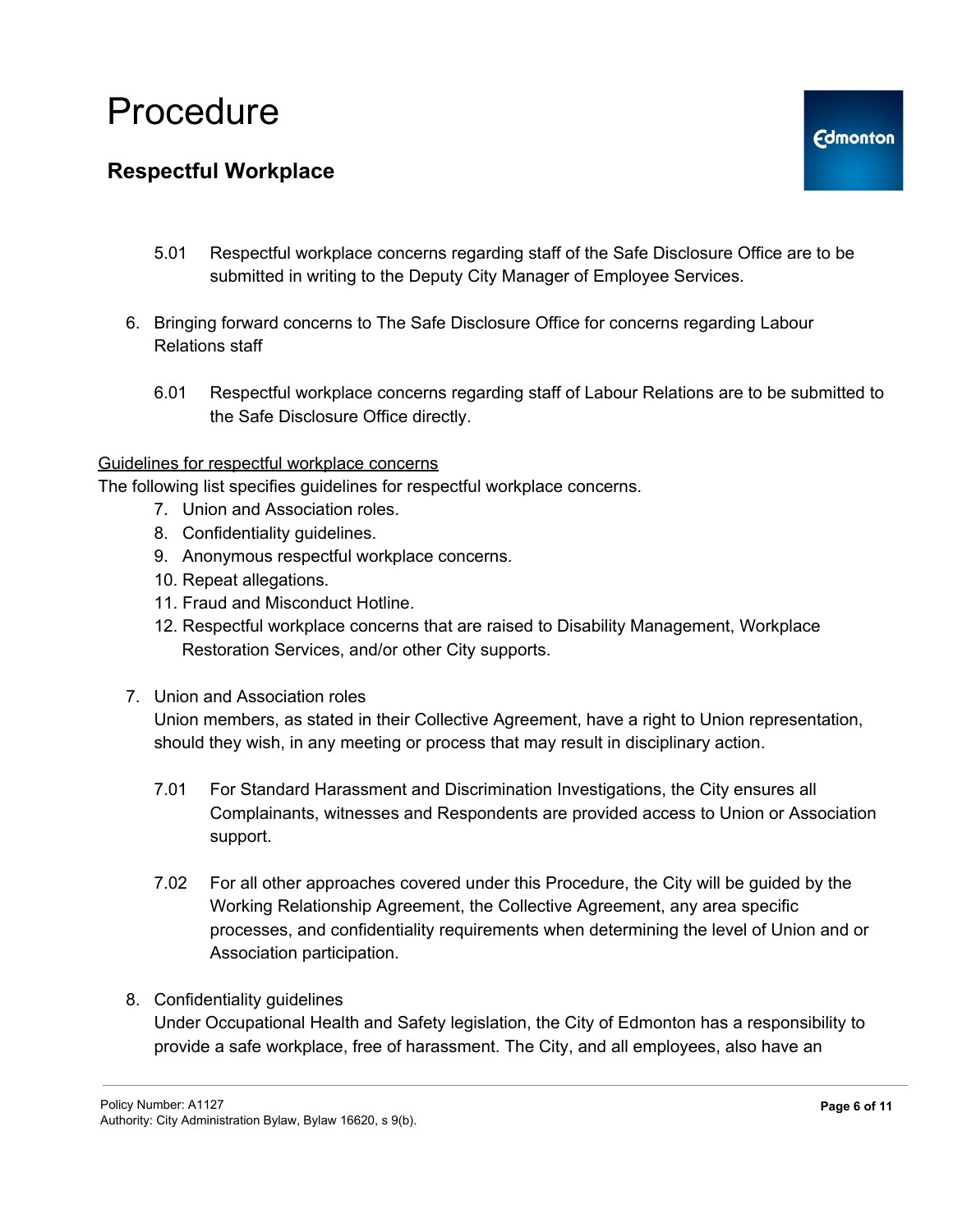### **Respectful Workplace**

obligation to maintain confidentiality and privacy as outlined in Occupational Health and Safety legislation and the *Freedom of Information and Personal Privacy Act*.

This Procedure outlines the approaches used to address respectful workplace concerns between employees. The City recognizes the importance of sharing relevant information and maintaining confidentiality for all parties involved and will balance those interests while meeting its responsibility to provide a workplace free from harassment.

- 8.01 While engaged in approaches outlined in this Procedure, the City will provide those involved with information that is relevant to their role in the process, while maintaining confidentiality.
- 8.02 Disciplinary action may be taken if a serious breach of confidentiality is substantiated.
- 8.03 Confidentiality requirements are discussed directly with the parties involved throughout the process used to address the concern.
- 8.04 The City of Edmonton, including the Safe Disclosure Office, will not disclose the circumstances related to an incident of harassment or the names of the Complainant, Reporter, Respondent, and any witnesses, except where necessary to investigate the incident, to take corrective action, inform the Respondent and Complainant of the findings of the investigation, or as required by law. "As required by law" may include circumstances where there are concerns of a risk of harm or the exploitation or harm of minors.

#### 9. Anonymous respectful workplace concerns

Respectful workplace concerns that are brought forward must contain sufficient detail to allow for a proper assessment, determination, and response. When concerns come forward that do not have sufficient information, or are made anonymously such as via the Fraud and Misconduct Hotline, the City will assess the concern but may be limited in its ability to respond or investigate.

10. Repeat allegations

Allegations will be investigated and/or addressed once by the City. When allegations come forward that the City has previously addressed, no further investigative action will be taken and the Reporter will be advised of the concluded status of the concern.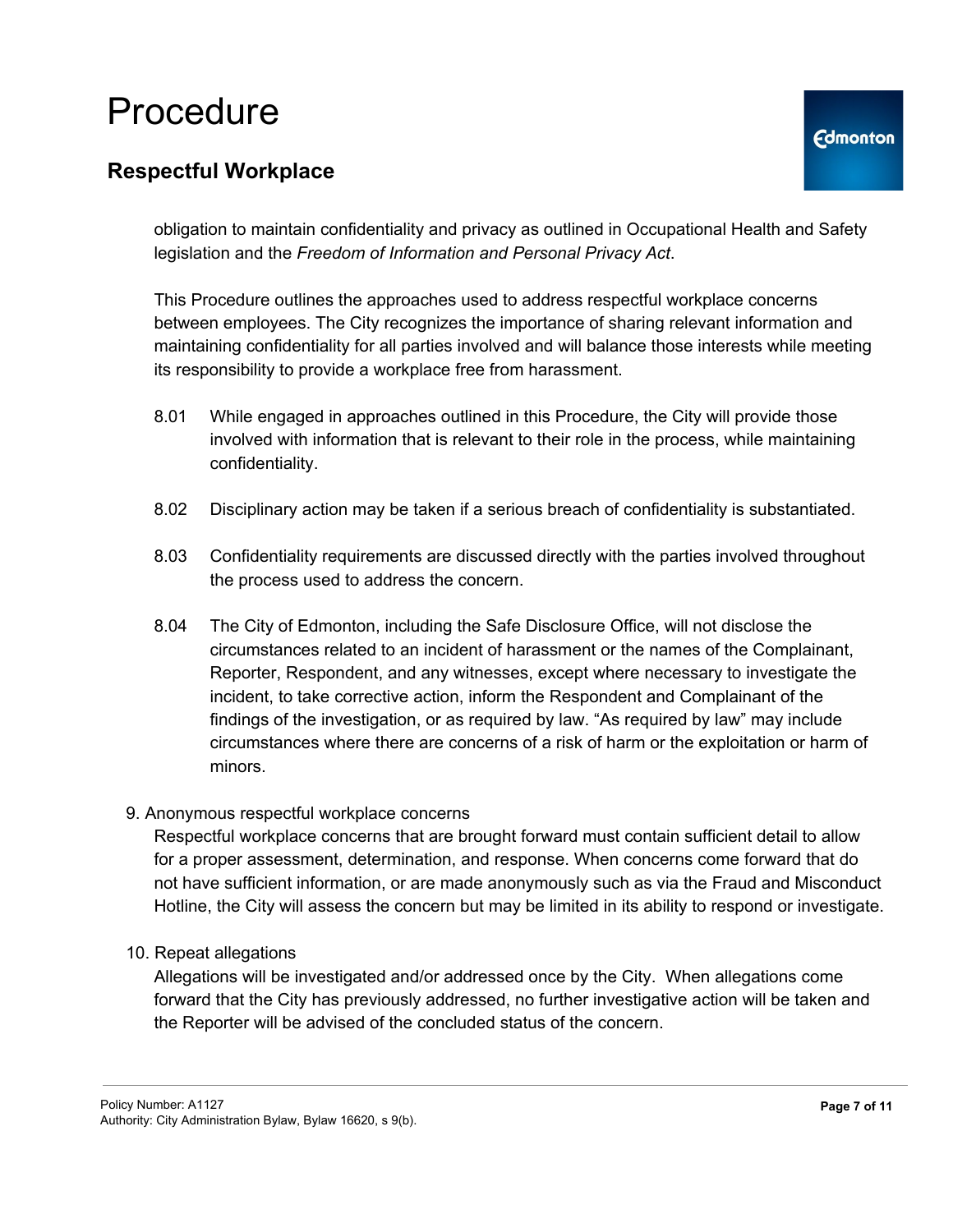### **Respectful Workplace**

11. The Fraud and Misconduct Hotline

The Fraud and Misconduct Hotline is not mandated to address concerns related to respect in the workplace.

- 11.01 When the Fraud and Misconduct Hotline receives a report related to a potential breach of the Policy, the report and ownership of the report is automatically transferred to the Safe Disclosure Office.
- 11.02 When those who report respectful workplace concerns to the Fraud and Misconduct Hotline provide their contact information, the Office of the Auditor will notify them that their concern(s) have been transferred to the Safe Disclosure Office.
- 11.03 When those who report their respectful workplace concerns to the Fraud and Misconduct Hotline do not provide their contact information, the Office of the Auditor will advise the anonymous Reporter, when possible, to contact the Safe Disclosure Office.

12. Respectful workplace concerns raised to Disability Management, Workplace Restoration Services, and/or other City supports When employees bring forward concerns related to harassment or discrimination to Disability Management, Workplace Restoration Services and/or other City supports, the area receiving the concern(s) will engage Labour Relations to assess the concern and determine the best way for it to be addressed.

#### Investigation Procedural Review

- 13. Should the Complainant and/or Respondent named in a Standard Investigation have a concern that the investigation was not conducted to an acceptable standard, they can submit a written request for an Investigation Procedure Review to the Director of Respect in the Workplace.
	- 13.01 The request must be submitted within ten (10) working days of the party receiving the Investigation Findings, and state what aspects of the investigative procedure are of concern and why.
	- 13.02 The Director for Respect in the Workplace will review the concern(s) raised and the process that was taken, and determine if any additional steps may be required.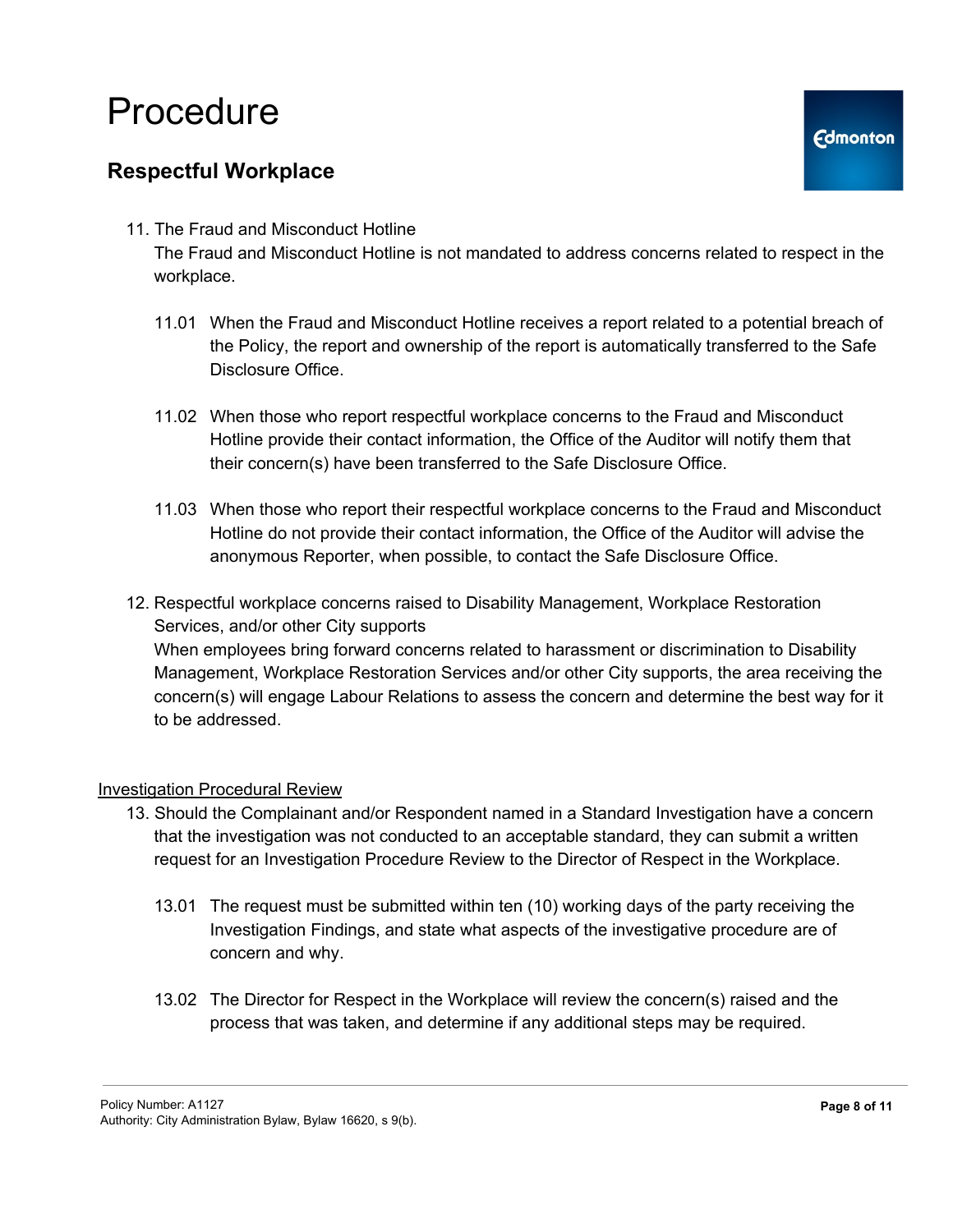### **Respectful Workplace**

#### **Definitions**

Unless otherwise specified, words used in this Procedure have the same meaning as defined in the City Administration Bylaw, Bylaw 16620, and the Respectful Workplace Administrative Policy.

This Procedure references the City's Employee Behaviour Zones document which helps all employees to better understand the span of behaviours that are covered by the Respectful Workplace Administrative Policy, and how to respond when they experience or witness these behaviors among employees.

"**Alternative Remedies**" is used to describe approaches, other than investigations, that are used to better understand and address respectful workplace concerns, often in the yellow behaviour zone. These approaches offer the parties in conflict an opportunity to work towards resolution and to create a path forward. They include, but are not limited to:

- Facilitated discussions;
- Mediation;
- Coaching,
- Training; and/or
- Restorative practices.

Alternative Remedies may also be used to support employees and workplaces, involved in an investigation or other related processes. Alternative Remedies can be carried out by a number of groups or individuals including, but not limited to:

- Supervisors;
- Labour Relations;
- Workplace Restoration Services;
- External Consultants; and/or
- Employees in the Respect in the Workplace section.

**"Complainant"** is a person named as a Complainant in an investigation.

**"Investigation Findings"** is a statement of whether there was a breach of a workplace expectation, Policy or Procedure.

**"Labour Relations"** is a section of the Employee Services Department that supports employees, supervisors, and Union/Association representatives to collaboratively resolve workplace issues. For the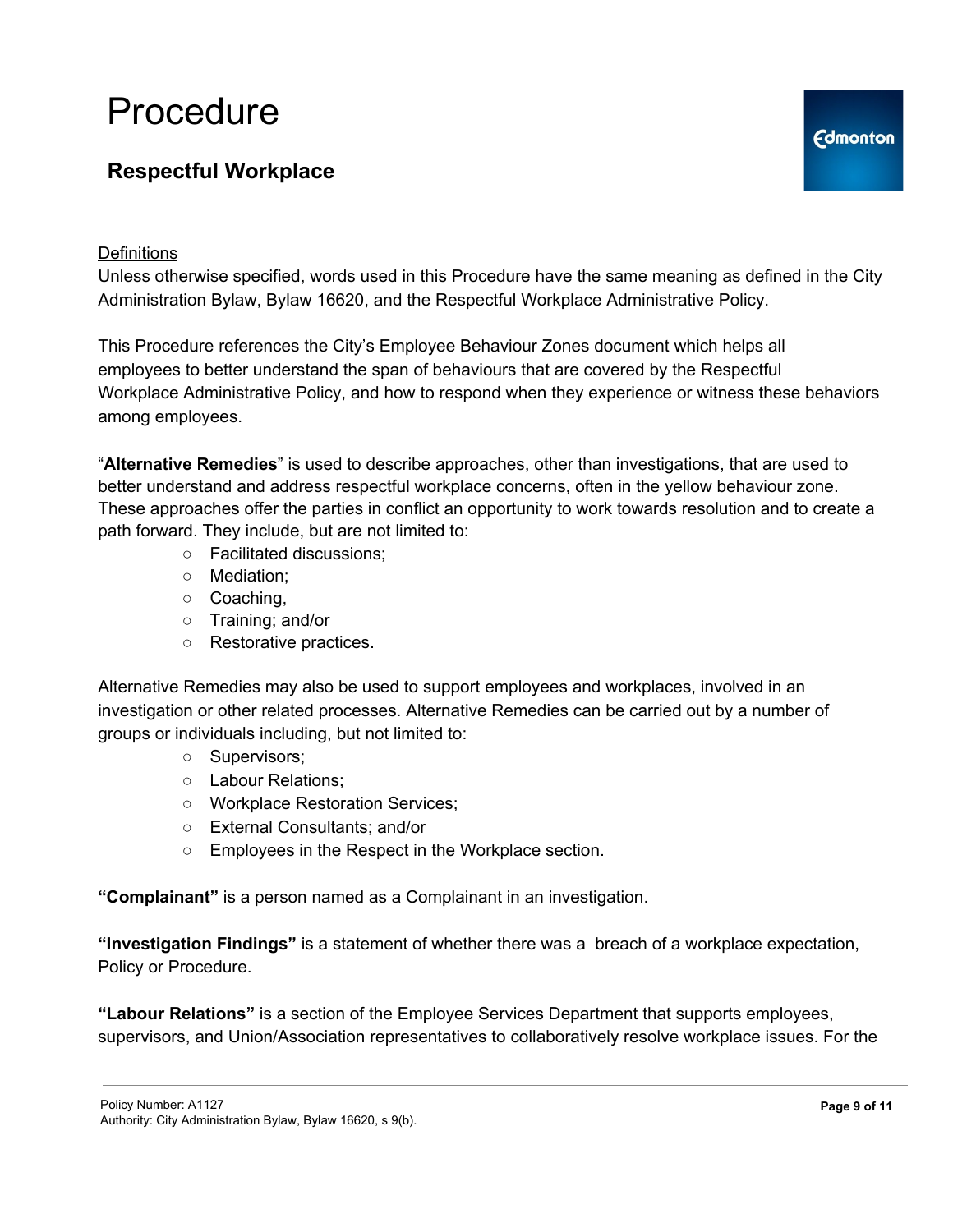### **Respectful Workplace**

purpose of this Procedure, Labour Relations performs a number of functions including, but not limited to:

• Assessing workplace concerns, Misconduct Investigations, Standard Investigations (Internal), Alternative Remedies, and supporting supervisors in the application of the Procedure, preventive actions, and corrective actions.

**"Misconduct Investigation"** is an investigative process generally conducted or supported by Labour Relations. Respectful workplace concerns referred for Misconduct Investigations are generally low to mid-level in severity; that is, they are deemed yellow or orange zone behaviours and are not egregious or complex enough in nature to warrant a Standard Investigation. This process may also be used to address incidents that require immediate action. Misconduct investigations can result in performance management or disciplinary action.

In a respectful workplace Misconduct Investigation:

- The Investigator will document the process.
- The Respondent will be informed of the behaviour or incident that is the subject of the investigation.
- The Respondent will receive the Investigation Findings in writing.

**"Prima Facie Assessment"** is when a review of a concern is conducted based on the information available at the time, and is completed under the assumption that the information put forward is correct.

**"Reporter"** is an employee who brings forward a respectful workplace concern.

**"Respondent"** is a person allegedly responsible for the behaviour or incident that is the subject of the investigation.

**"Safe Disclosure Office"** is a neutral and confidential space where employees can go to talk about respectful workplace concerns and receive information.

- The office is autonomous with respect to decisions on individual files, however they report administratively to the Department of Employee Services.
- The primary role of the office is to listen to employees and perform a prima facie assessment of the concern(s) brought forward, in order to make a determination on how best to address the concern(s) in relation to the Policy and Procedure.
- The office does not act as an advocate for any party, conduct investigations, or substantiate allegations.